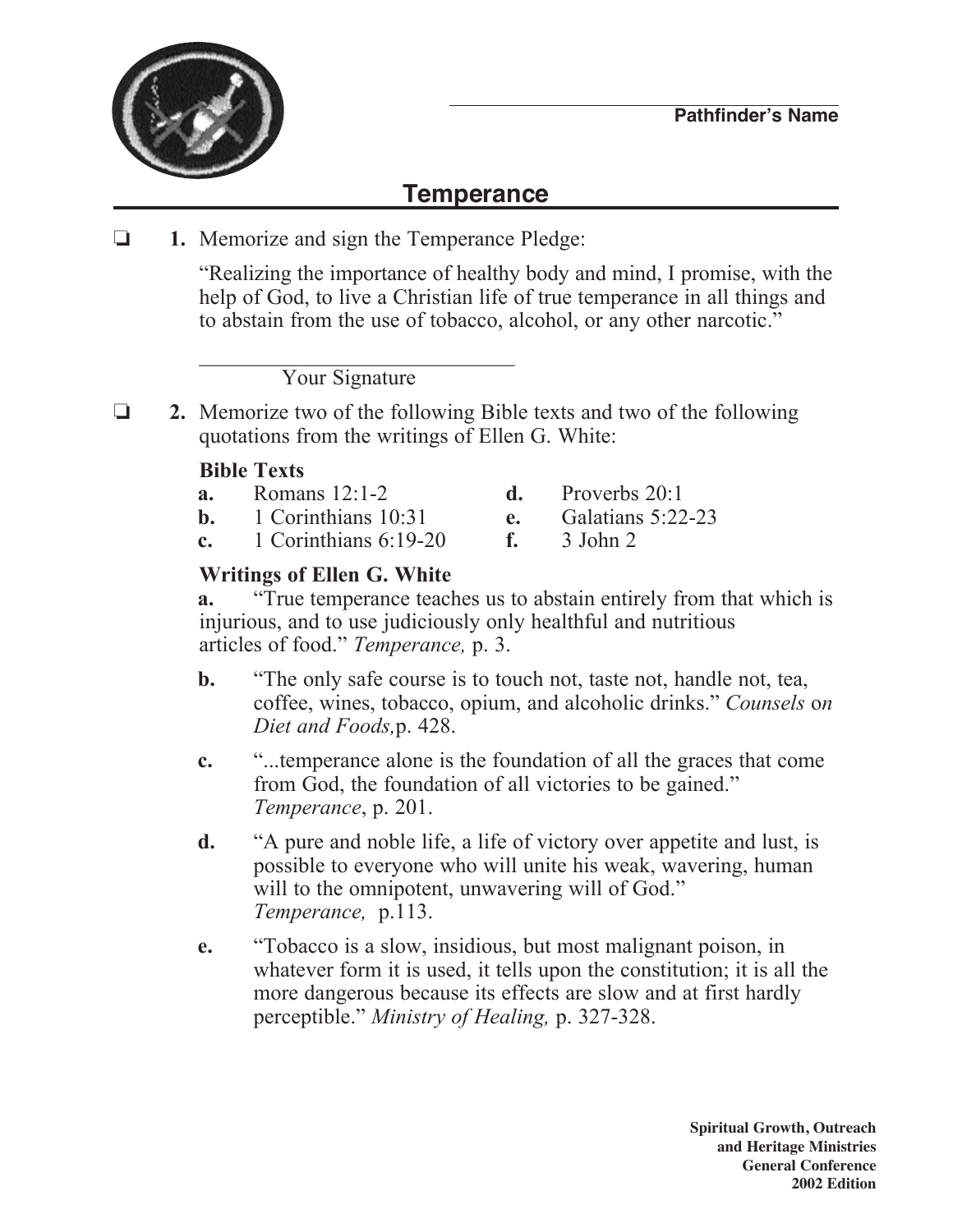- **3.** Do four of the following: Refer to Adventist Youth for Better Living (AYBL) Manual for details.
	- **a.** Write and deliver a five-to eight-minute speech (oration).
	- **b.** Write an essay on alcohol, tobacco, drugs, or physical fitness of 150 to 200 words and your commitment to a healthy lifestyle.
	- **c.** Write a four-line jingle on a Drug Prevention topic.
	- **d.** Draw/make a poster 22 x 28 inches (55.9 x 63.5 cm) that tells about the harmful effects of a drug, tobacco, or alcohol.
	- **e.** Make a substance abuse exhibit for a local shopping mall, library, or school.
	- **f.** Make a scrapbook of at least 20 pages showing various Drug Prevention advertisements.
	- **g.** Share with at least five other persons (excluding your immediate relatives) what you have accomplished from the above list and obtain their signed Temperance Pledges.
- **4.** Know and explain:
	- **a.** The reason behind the warning on the cigarette packet: "Warning—smoking is a health hazard."

|          | Seven ingredients of tobacco smoke:                        |
|----------|------------------------------------------------------------|
| Nicotine |                                                            |
|          |                                                            |
|          |                                                            |
|          |                                                            |
|          | Formaldehyde                                               |
|          | <u> 1989 - Johann Stoff, amerikansk politiker (* 1908)</u> |
|          | Carbon monoxide                                            |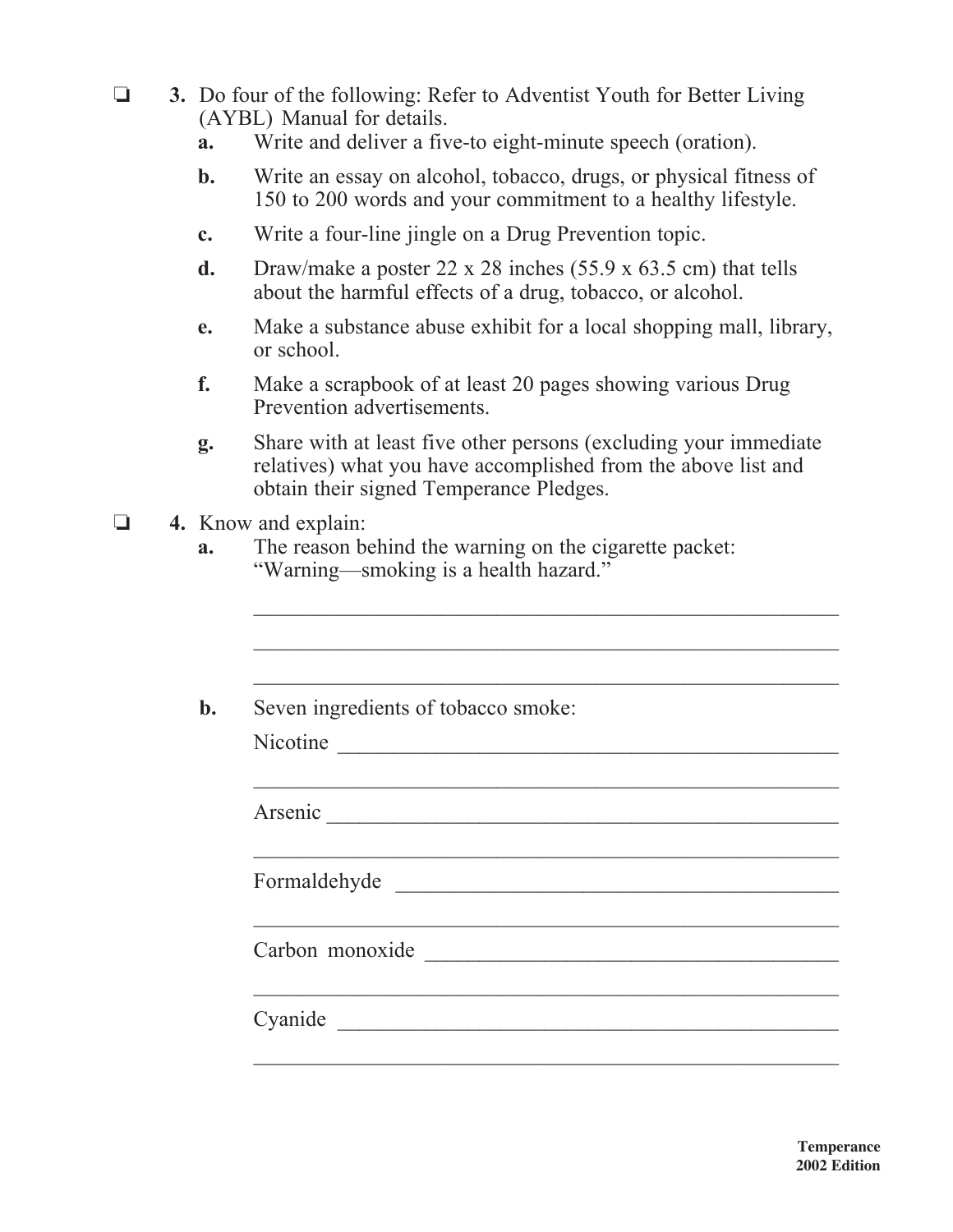| Phenolbenzophyrine                                                                                                                                                                                                             |
|--------------------------------------------------------------------------------------------------------------------------------------------------------------------------------------------------------------------------------|
|                                                                                                                                                                                                                                |
| Amonia Land and the contract of the contract of the contract of the contract of the contract of the contract of the contract of the contract of the contract of the contract of the contract of the contract of the contract o |
|                                                                                                                                                                                                                                |
| Know and explain                                                                                                                                                                                                               |
|                                                                                                                                                                                                                                |
|                                                                                                                                                                                                                                |
|                                                                                                                                                                                                                                |
|                                                                                                                                                                                                                                |
|                                                                                                                                                                                                                                |
| <u> 1989 - Andrea Santa Andrea Andrea Andrea Andrea Andrea Andrea Andrea Andrea Andrea Andrea Andrea Andrea Andr</u>                                                                                                           |
| Know the effects of during pregnancy                                                                                                                                                                                           |
|                                                                                                                                                                                                                                |
|                                                                                                                                                                                                                                |
| alcohol                                                                                                                                                                                                                        |
|                                                                                                                                                                                                                                |
|                                                                                                                                                                                                                                |
|                                                                                                                                                                                                                                |

5. Read the chapter "Stimulants and Narcotics" in *Ministry of Healing*. Be able to discuss briefly or provide a written summary approximately two  $\Box$ or three paragraphs in length.